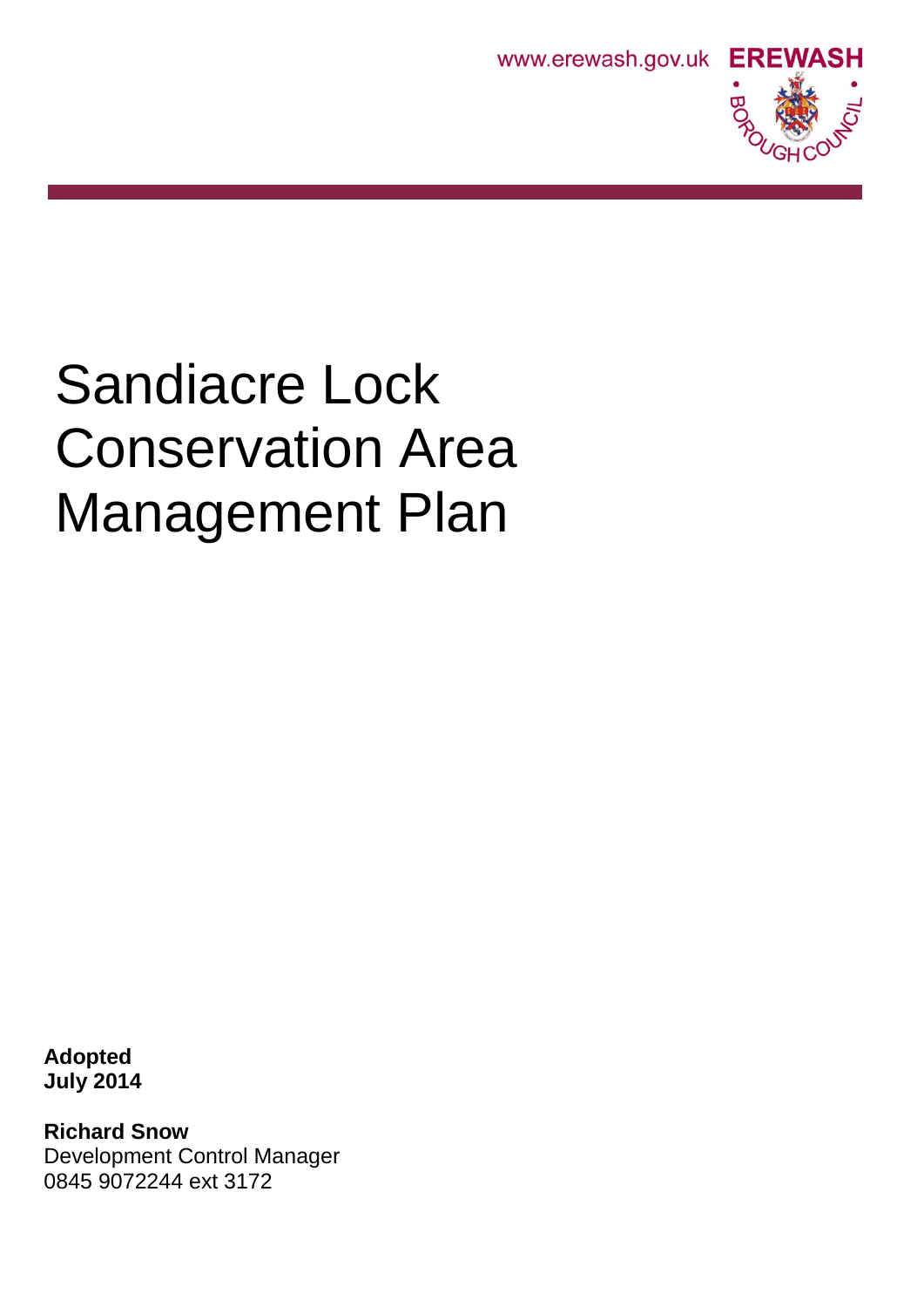# **Contents**

- **Introduction**
- **The character appraisal - summary**
- **Other relevant plans and strategies: Derbyshire County Council**
- **Other relevant plans and strategies: Canal & River Trust**
- **Setting and key views**
- **Historic development**
- **Derby Canal**
- **Qualities of buildings**
- **Street furniture**
- **Street surfaces**
- **The contribution of trees**
- **Noise**
- **Unauthorised works**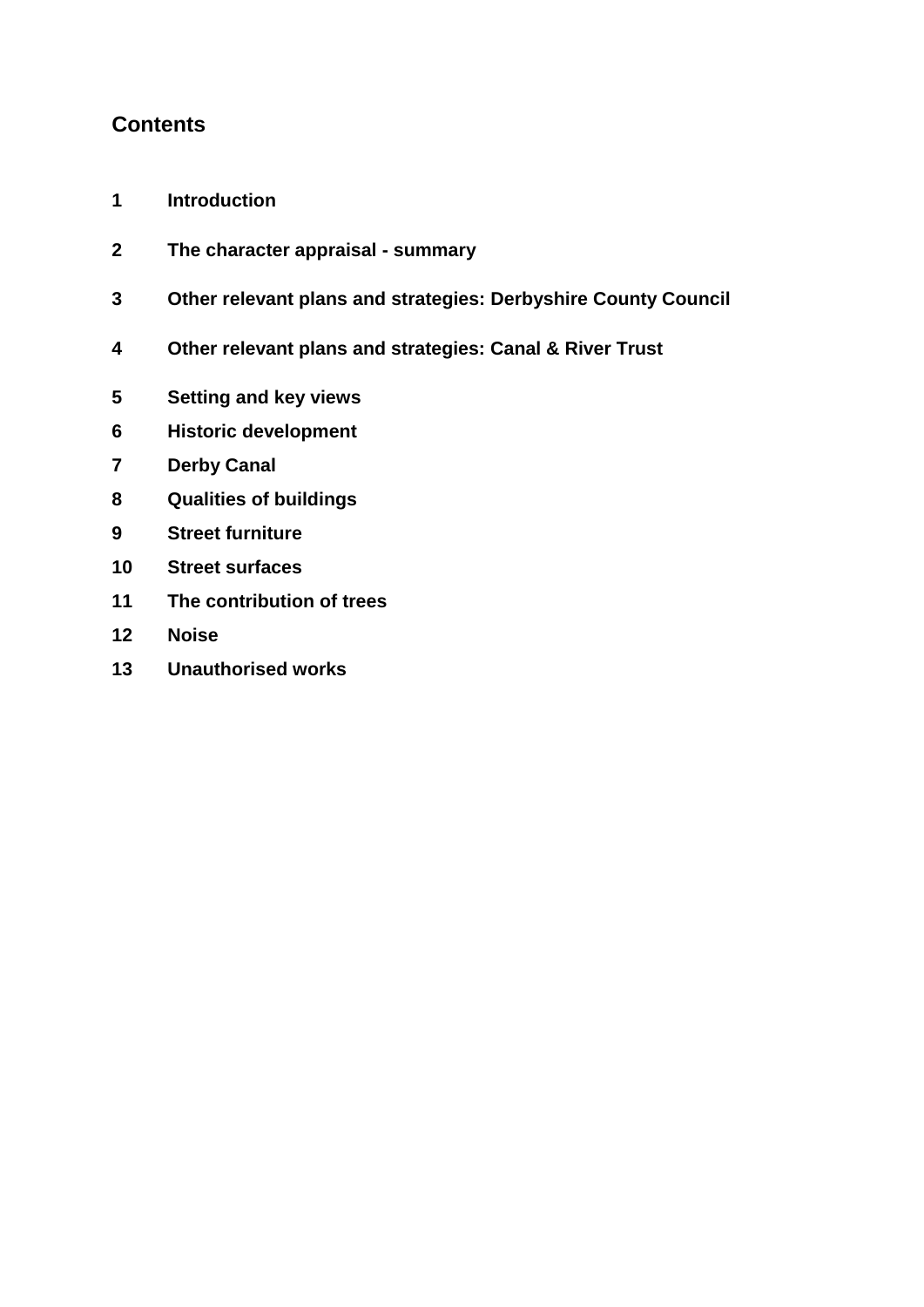# **1. Introduction**

- 1.1. Under Section 69(1) of the Planning (Listed Buildings and Conservation Areas) Act 1990, a conservation area is defined as an area "of special architectural or historic interest, the character or appearance of which it is desirable to preserve or enhance".
- 1.2. Under Section 69(2) of the Act, the Borough Council has a duty to determine periodically which parts of the Borough meet this definition and to designate those areas as conservation areas.
- 1.3. Under Section 71(1) of the Act, the Borough Council has a duty to formulate and publish periodically proposals for the preservation and enhancement of its conservation areas.
- 1.4. Erewash Borough Council designated a conservation area at Sandiacre Lock in March 1984. In July 2013 the Borough Council adopted a character appraisal for the area and revised the designated boundary.
- 1.5. This management plan describes the proposals that the Borough Council has formulated for the preservation and enhancement of the Sandiacre Lock conservation area. It has been produced in accordance with the following guidance:
	- 1.5.1. English Heritage "Guidance on the Management of Conservation Areas" (February 2006)
	- 1.5.2. Heritage Lottery Fund "Townscape Heritage Application Guidance" (Appendix 7: The Conservation Area Appraisal and Management Plan) (March 2013)

#### **2. The character appraisal - summary**

- 2.1. In July 2013 the Borough Council adopted a character appraisal for the conservation area – see **www.erewash.gov.uk/character-appraisals**. The document evaluates and records the special interest of the conservation area. It identifies those elements that make a positive contribution to the character of the area (which may be vulnerable to harm) and those elements that make a negative contribution (which may offer opportunities for enhancement). In the paragraphs below, the numbers in brackets refer to the relevant paragraph in the character appraisal.
- 2.2. The character appraisal describes the setting of the conservation area (2.7) and notes the key views into and out of the conservation area (8.1). The appraisal describes the historic development of the area (3.1) and notes the value of below ground remains including remains of the Derby Canal (3.33).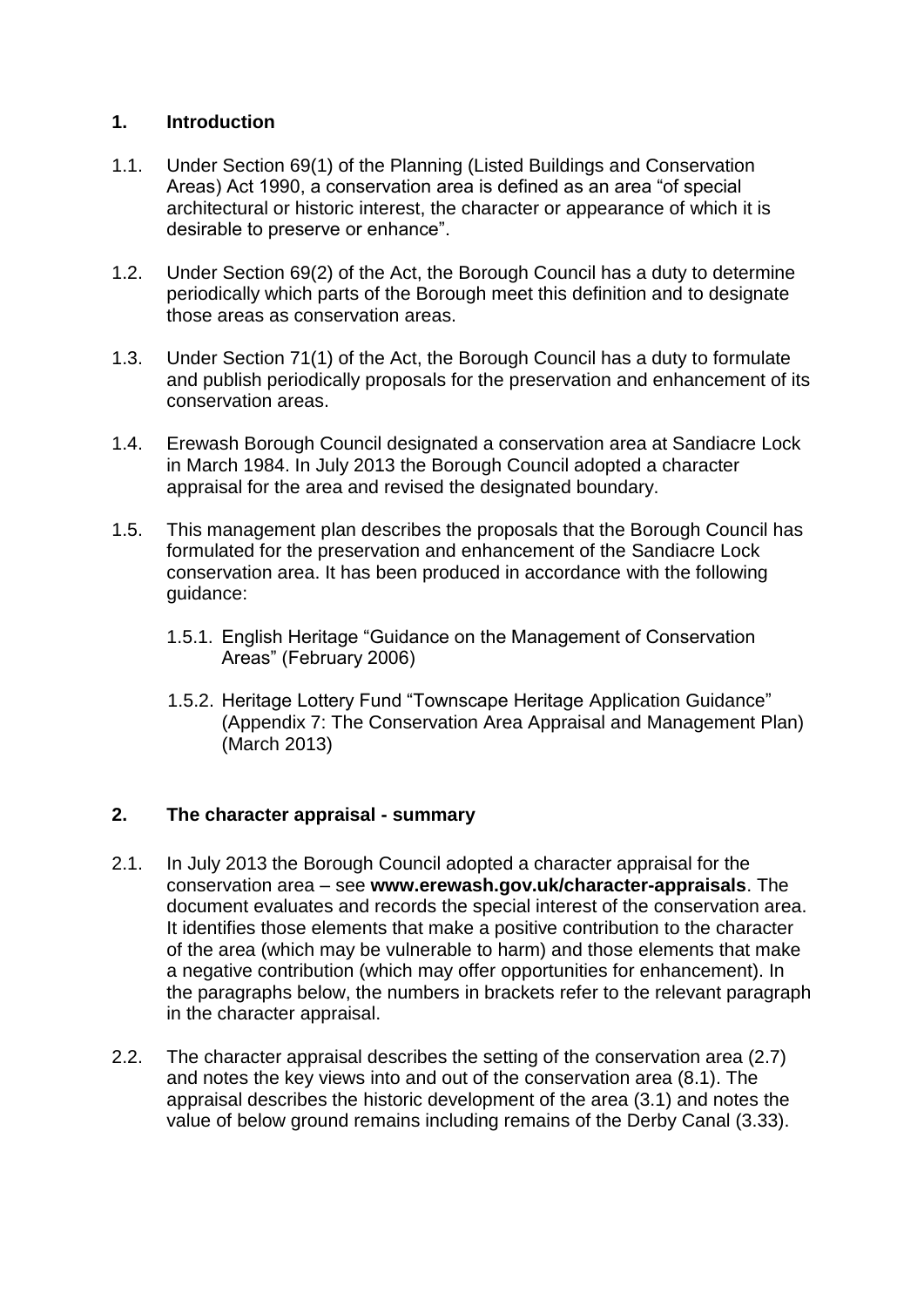- 2.3. The character appraisal describes the qualities of buildings in terms of their layout, alignment and landscaping, including boundary treatments (5.2). The appraisal describes the scale and massing of buildings (5.5) and describes the prevalent walling and roofing materials (6.1).
- 2.4. The character appraisal describes the materials used for street surfacing (6.4) and notes the qualities of street furniture in the area (7.3). The appraisal notes the contribution made to the area by open spaces (9.1) and trees (9.6).
- 2.5. The character appraisal identifies problems and pressures faced by the conservation area including unauthorised works (11.3) and the condition of buildings (11.7). The appraisal notes the negative contribution made to the area by the noise of the A52 dual carriageway (10.16).

## **3. Other relevant plans and strategies: Derbyshire County Council**

#### **Highway network management plan (HNMP) (2005)**

- 3.1. The HNMP is a technical document that specifies the maintenance and repair standards for highways in Derbyshire. Chapter 4.8 "conservation of historic and natural environments" states that the likely effect on the historic environment will be taken into account when undertaking works to a highway.
- 3.2. The HNMP expects that highway design should preserve or enhance the character or appearance of historic areas and their settings. It permits a flexible approach to highway design in environmentally sensitive areas, provided that the environmental benefit achieved is commensurate with the safety of highway users.

#### **Derbyshire infrastructure plan (2012)**

- 3.3. The Derbyshire infrastructure plan identifies priorities for the delivery of infrastructure and services that would support the delivery of sustainable growth. The infrastructure plan identifies "strategic priority projects" for which funding has been allocated, as well as "other strategic priority projects" for which there is a funding gap.
- 3.4. Within the Borough of Erewash, the restoration of the Derby Canal is identified as an "other strategic priority project", estimated at £18m but with no funding secured.

#### **Draft Derbyshire waterways strategy (2014)**

- 3.5. The County Council has prepared a draft strategic plan for the development of canals in Derbyshire. The County Council expects to adopt the strategy in June 2014.
- 3.6. The draft strategy identifies 'project areas' with the potential for delivery in the medium term. It demonstrates the County Council's commitment to the canals in the context of the County Council's overall priorities, including priorities for culture, heritage and tourism.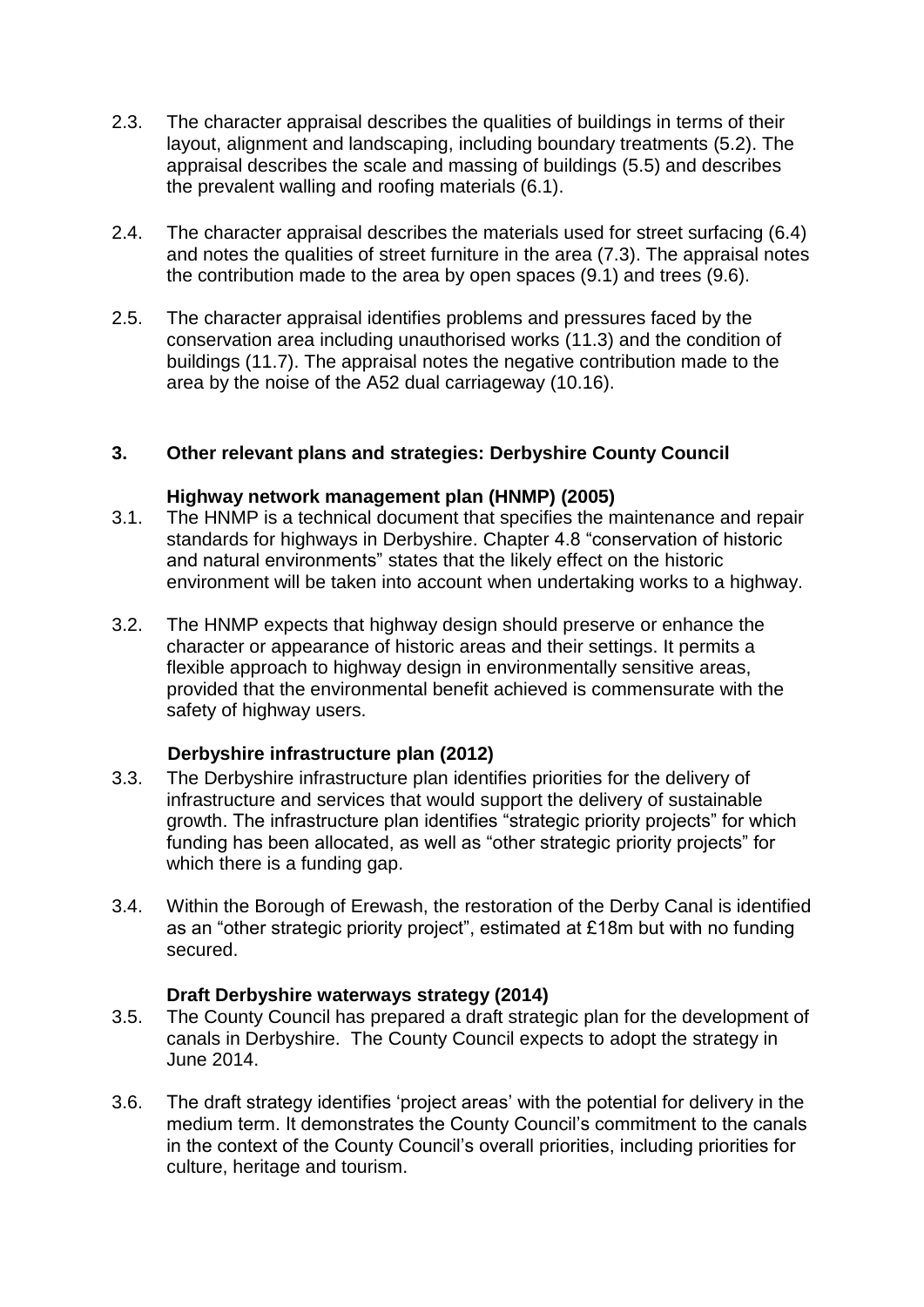3.7. Within the conservation area, the route of the Derby Canal is owned by the County Council. The draft strategy acknowledges that parts of the Derby Canal could be 'considered for restoration' and acknowledges the 'historic agreement in principle' to transfer the County Council's landholding to the Derby & Sandiacre Canal Trust in that event.

# **4. Other relevant plans and strategies: Canal & River Trust**

# **Shaping our future: Strategic priorities (2012)**

4.1. At a national level, the Canal & River Trust has identified six strategic priorities, including "inspiring more people to enjoy the canals and rivers and support our work". To achieve this aim, the Trust has identified seven actions, which include to "encourage more people to discover ... our canals and rivers" and to "grow the number of volunteering opportunities within the Trust".

## **Draft East Midlands strategic waterway plan (2013)**

- 4.2. At a regional level, the Canal & River Trust has developed a draft strategic waterway plan to support its national strategic priorities. Within a framework of nine broad objectives, the draft regional plan aims to:
	- Encourage and facilitate greater use of the canals and rivers;
	- Support restorations such as the Derby & Sandiacre Canal;
	- Encourage boundary improvements to enhance the environmental quality of the 'waterway corridors';
	- Interpret the heritage value of the canals and rivers.

# **5. Setting and key views**

- 5.1. The conservation area is bounded on its east side by the culverted River Erewash, which also forms the boundary between the Boroughs of Erewash and Broxtowe. To the east of the river, the greater part of the valley floor is occupied by Toton Sidings.
- 5.2. On the opposite side of the valley, agricultural land slopes steeply up to a ridge and plateau around 50m AOD (above ordnance datum). The agricultural land forms part of the Nottingham & Derby Green Belt and contributes positively to the setting of the conservation area.
- 5.3. The brow of the bridge on the Derby Canal offers a view through the heart of the conservation area toward the open countryside on the opposite side of the valley. A building constructed recently at Toton Sidings makes a negative contribution to this view.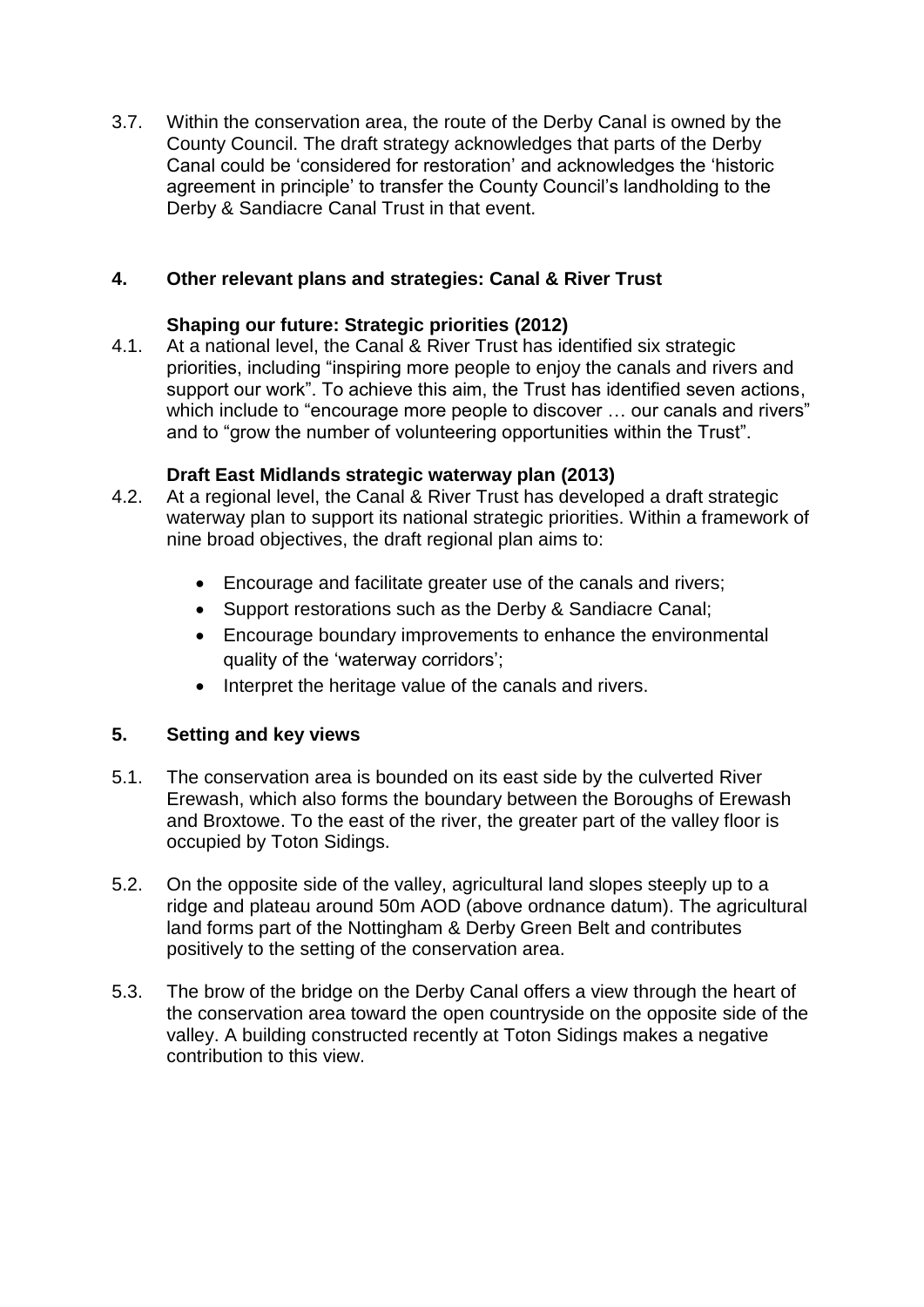- 5.4. At the time of publication, Broxtowe Borough Council is considering an outline application for a mixed use development on land to the west of Toton Lane in Stapleford. Broxtowe are unlikely to determine that application until they receive the Planning Inspectorate's report on the soundness of their draft Core Strategy.
- 5.5. As part of this development, the applicants have indicated that the valley slope would be reconfigured and would provide community allotments and orchards as well as a sustainable drainage system.
- 5.6. The building constructed recently at Toton Sidings has made a negative contribution to the setting of the conservation area and a key view to the east. There is an opportunity to mitigate the contribution made by this building. Conversely, the character of the conservation area may be vulnerable to further "permitted development" of this nature<sup>1</sup>.
- 5.7. The setting of the conservation area and a key view to the east may also be vulnerable to the development of agricultural land on the east slope of the valley or within close proximity of the adjoining ridge.
- 5.8. In January 2013 the government published maps of its 'initial preferred route' for phase two of HS2, including the route from the West Midlands to Leeds. The initial preferred route would include a station at Toton Sidings, approximately 1km south east of Sandiacre Lock. The Borough Council does not consider that this development would have a visual impact on the setting of the conservation area.
- 5.9. In order to ensure the preservation and enhancement of the setting of the conservation area and key views out of the area, we will:
	- Work in consultation with neighbouring local authorities to ensure that development in the Borough of Broxtowe preserves or enhances the setting of the conservation area and key views out of the area.

#### **6. Historic development**

6.1. The character appraisal describes the historic development of the area. It describes the opening of the Erewash Canal in 1779 and the Derby Canal in 1795-96. It describes the structures built during the "canal heyday" as well as the "steady but consistent decline" that took place between c.1835 and c.1930. The appraisal describes the processes of abandonment and preservation over the period c.1930 to c.1990.

**<sup>.</sup>** 1 Town & Country Planning (General Permitted Development) Order 1995. Schedule 2, Part 17: Development by Statutory Undertakers.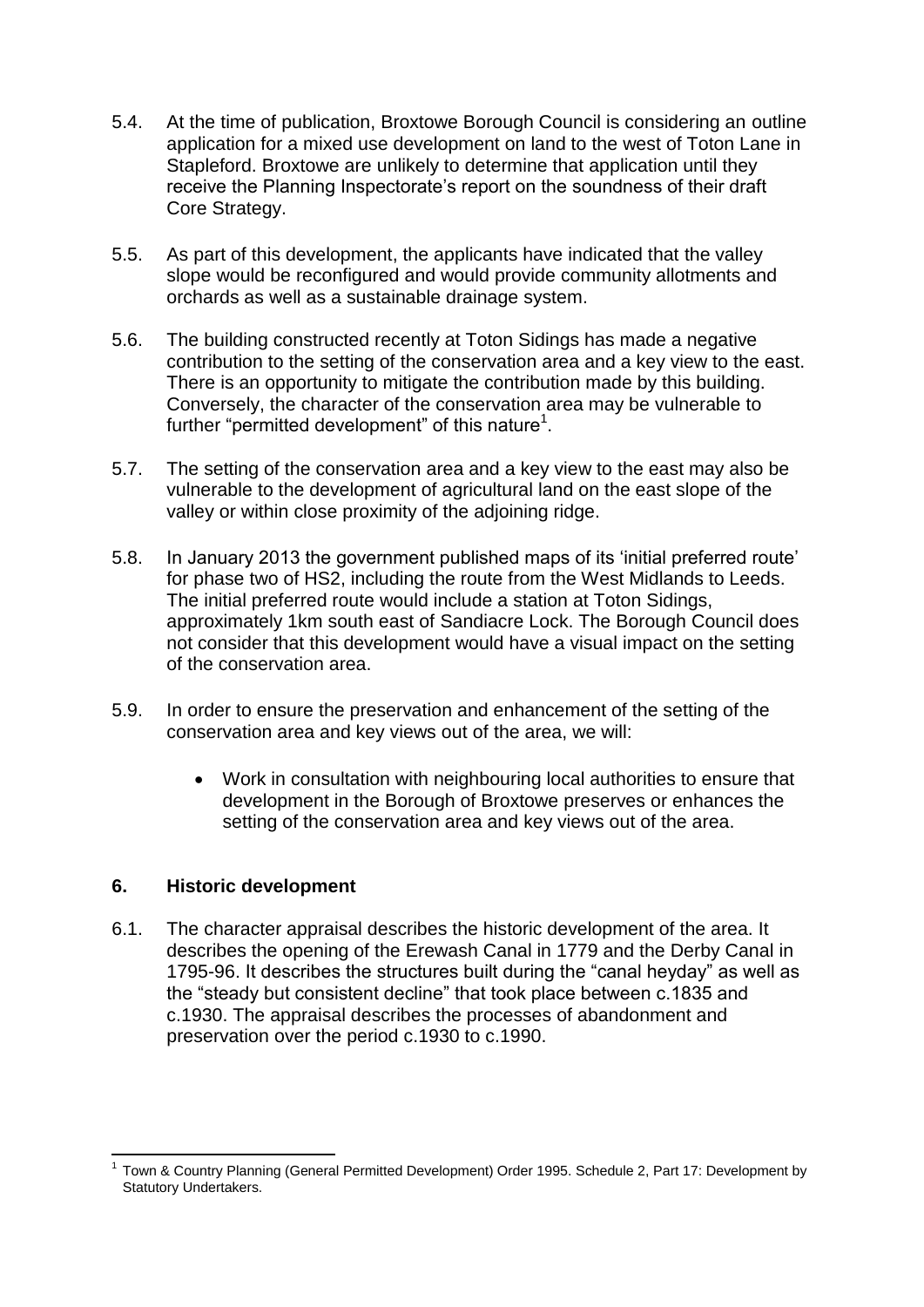- 6.2. There is an opportunity to enhance interpretation of the area's historic development for the benefit of visitors. The Heritage Lottery Fund has prepared "Interpretation Good Practice Guidance" (April 2013). The Canal & River Trust's draft regional plan encourages the interpretation of the heritage value of the canals. The trust has prepared internal guidance on the design of interpretation boards.
- 6.3. Existing on-site interpretation comprises:
	- An interpretation board at the entrance to the former Derby Canal, installed by the Derby & Sandiacre Canal Trust;
	- An interpretation board on the Erewash Canal towpath close to the canal junction, installed by the British Waterways Board and Erewash Borough Council.
- 6.4. In order to enhance interpretation of the area's historic development, we will:
	- Engage with partner organisations to consider the effectiveness of the existing on-site interpretation;
	- Engage with partner organisations to consider opportunities to enhance interpretation of the area's historic development, exploring a range of traditional and digital media.

# **7. Derby Canal**

- 7.1. The Derby Canal was abandoned in 1964. The canal was filled in later, obscuring one face of the canal bridge. The character appraisal notes the value of below ground remains including Bottom Lock and Top Lock as well as the puddle clay lining of the canal itself and (potentially) ephemera on the canal bed. It also notes the value of a fragment of the front elevation of the Boat Inn that survives above ground.
- 7.2. Within the conservation area, the route of the Derby Canal is owned by Derbyshire County Council. The whole of the route is protected as a "recreational trail" in the Erewash Borough Local Plan. Unmanaged land to either side of the trail route contributes negatively to the appearance of the area and obscures fragmentary remains of the Boat Inn. The Canal & River Trust's draft regional plan encourages boundary improvements to enhance the environmental quality of the 'waterway corridors'.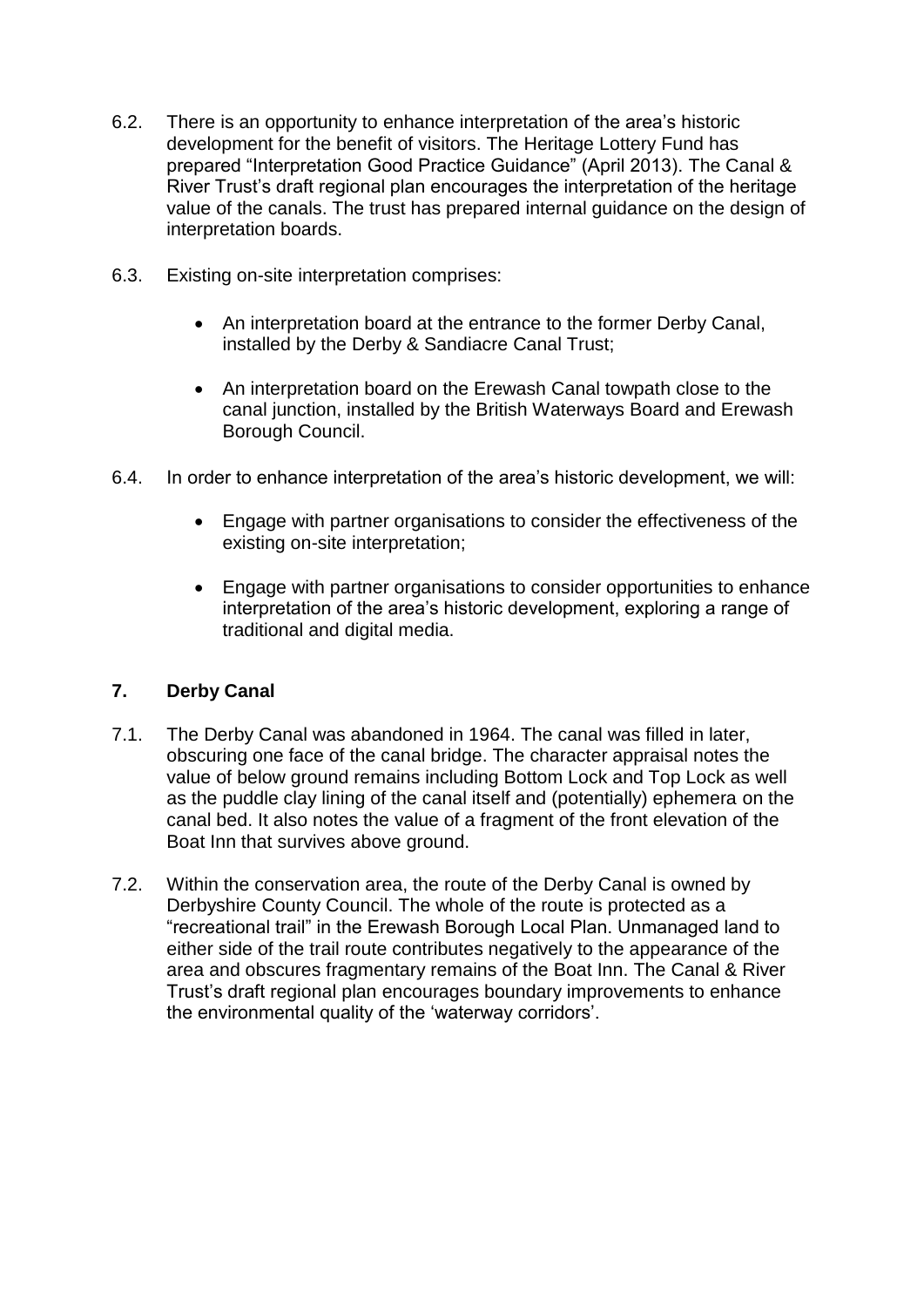- 7.3. Outline Planning Permission has been granted for the reopening of the Derby Canal (our ref ERE/0410/0042). The Canal & River Trust's draft regional plan supports the restoration of the canal in principle. Reopening would offer the opportunity to restore the canal bridge and lock chambers. It would also offer the opportunity to carry out an archaeological investigation of the puddle clay lining of the canal and any surviving ephemera on the canal bed. Reopening the canal beyond the boundary of the conservation area may offer a positive contribution to the setting of the conservation area.
- 7.4. In the meantime, there is an opportunity to enhance the existing "recreational trail" and to reveal the remains of the Boat Inn, by restoring unmanaged land to either side of the trail route to grassland.
- 7.5. In order to ensure the proper conservation of the former canal, we will:
	- Engage with partner organisations to encourage a restoration scheme that realises the opportunities to restore architectural features and investigate archaeological remains;
	- Determine forthcoming applications for reserved matters in accordance with national and local planning policies relating to the historic environment;
	- In the meantime, engage with relevant landowners to encourage the restoration of unmanaged land to either side of the trail route and in the immediate vicinity, including the proper management of adjoining hedgerows.

# **8. Qualities of buildings**

- 8.1. The character appraisal describes the qualities of buildings in the conservation area. Within the conservation area, five bungalows are uncharacteristic in terms of their landscaping, roofing material and hard boundary treatments, among other matters. Soft boundary treatments including privet hedges contribute positively to the character of the area.
- 8.2. The bungalow at 11 Lock Lane was built in 1964 as a replacement lengthman's cottage. The landscaping and boundary treatment make a negative contribution to views of the rear of the listed lengthman's cottage and toll house. This would be mitigated by the provision of a simple lawn and the use of a more appropriate boundary treatment.
- 8.3. Generally, there is an opportunity to mitigate the contribution made by the five bungalows through the use of traditional roofing materials and the use of more appropriate landscaping and boundary treatments.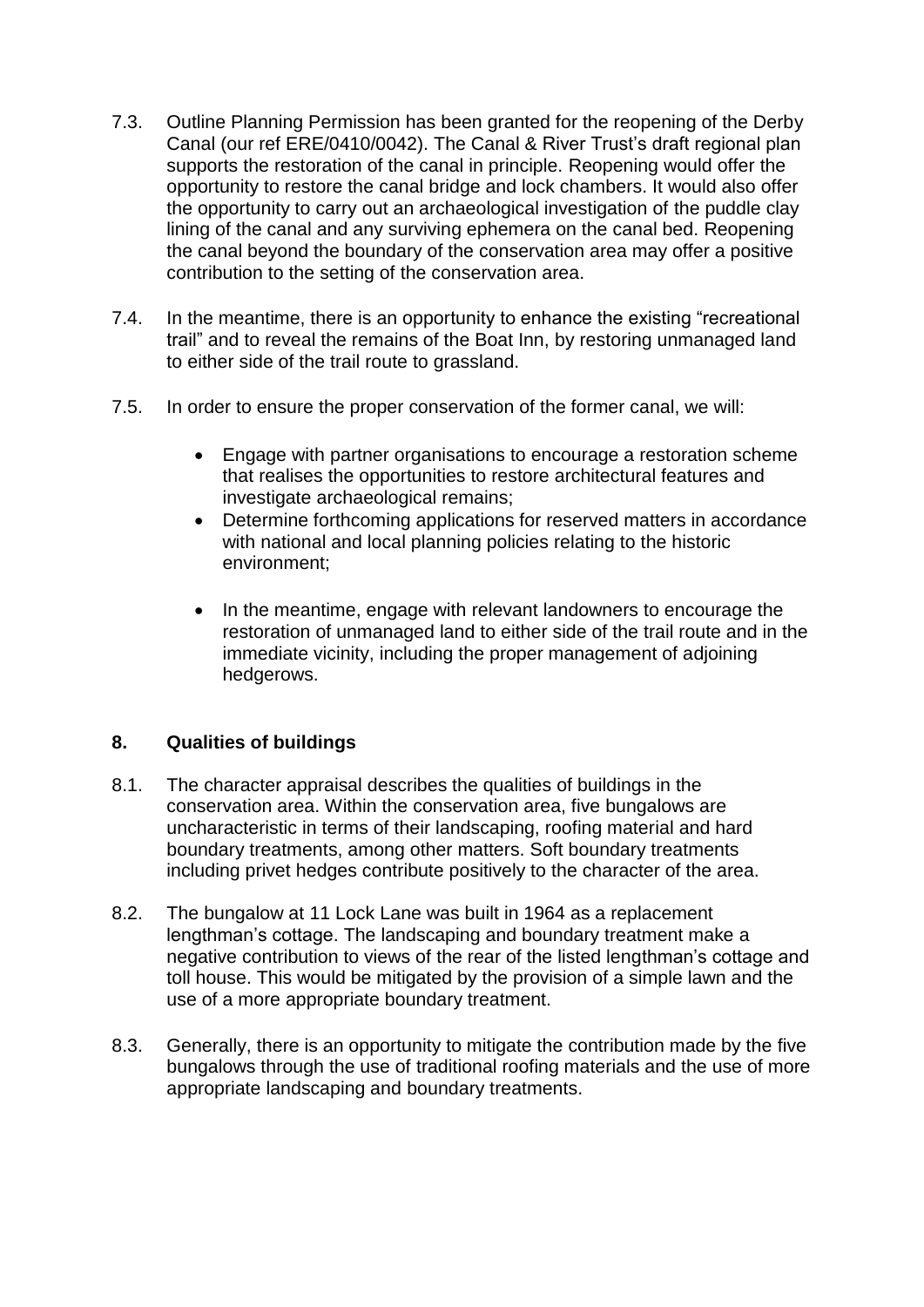- 8.4. In order to enhance the qualities of buildings in the conservation area, we will:
	- Engage with householders to encourage the introduction of traditional roofing materials and the use of more appropriate landscaping and boundary treatments.

## **9. Street furniture**

- 9.1. There is a plain steel railing between Lock Lane and the Erewash Canal and a plain steel access barrier adjacent to the lock chamber. There is a bright red waste bin adjacent to the bridge on the Erewash Canal. These features are out of keeping with the traditional street furniture found elsewhere in the area. Between the lock chamber and the canal bridge, a steel arch carries electrical cabling across the canal; it makes a negative contribution to the character of the area.
- 9.2. There is an opportunity to replace the railing between Lock Lane and the Erewash Canal with a new railing to match the existing one beneath the A52. There is an opportunity to paint the access barrier black to match the adjacent railings. There may be an opportunity to remove or relocate the steel arch that carries electrical cabling across the canal.
- 9.3. In order to enhance the character of street furniture in the conservation area, we will:
	- Engage with the County Council to encourage the sympathetic replacement of the railing between Lock Lane and the Erewash Canal;
	- Engage with partner organisations to pursue appropriate paint finishes to other elements of street furniture, including the access barrier and dog waste bin;
	- Engage with the relevant electricity company to consider opportunities to remove or relocate the steel arch.

#### **10. Street surfaces**

- 10.1. Between the two canal bridges, Lock Lane has an unbound gravel surface with grass verges in places. The traditional appearance of the lane is enhanced by the absence of kerbs or road markings.
- 10.2. The traditional appearance of the lane may be vulnerable to pressure to introduce a tarmac surface, kerbs or road markings. These pressures may arise from more intensive vehicular use of the lane, increased conflict between vehicular and pedestrian traffic or from demand for increased parking provision.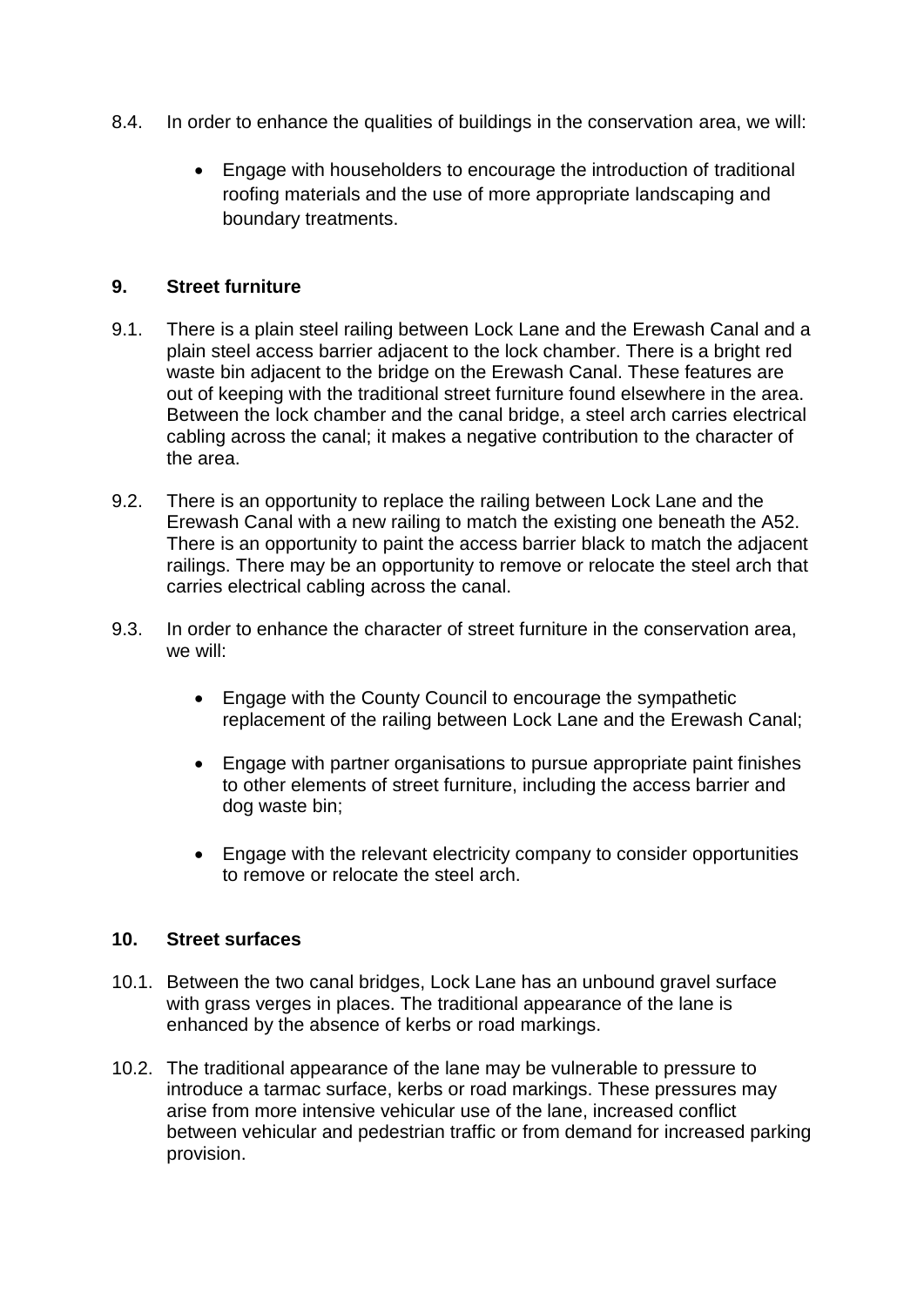- 10.3. At a national and regional level, the Canal & River Trust aims to "encourage more people to discover … our canals and rivers" and to "grow the number of volunteering opportunities within the Trust". Similarly, the County Council has recognised the tourism potential of canals.
- 10.4. Increased visitor activity at Sandiacre Lock may offer an opportunity to enhance the existing visitor facilities at the lengthman's cottage. However, it may also lead to more intensive vehicular use of the lane, increased conflict between vehicular and pedestrian traffic and demand for increased parking provision, any of which would place pressure on the lane, as described above.
- 10.5. Policy 14 of the draft Erewash Core Strategy<sup>2</sup>, 'Managing Travel Demand', prioritises "sustainable transport solutions" over the provision of "highway capacity enhancements". These transport solutions may include the provision of off-site car parking and the enhancement of directional signage for pedestrians and cyclists.
- 10.6. Hence in order to preserve the character of street surfaces in the conservation area, we will:
	- Engage with the Canal & River Trust to consider opportunities to increase sustainable travel to the conservation area; hence to consider opportunities to limit vehicular use of the lane.
- 10.7. Between the two canal bridges, Lock Lane is not a public right of way. Access may be restricted at the discretion of the landowners.

# **11. The contribution of trees**

- 11.1. Two groups of trees on the west bank of the Erewash Canal one south of the canal bridge, the other north of the canal junction – contribute positively to the character of the area. However, individual specimens are generally poor.
- 11.2. The large ash at the canal junction makes a positive contribution to views of the toll house and lock chamber from the north. However, the tree has a trifurcate structure and a poor life expectancy.
- 11.3. The character of the conservation area may be vulnerable to the uncoordinated replacement of individual specimens. Conversely there is an opportunity to coordinate the replacement of individual specimens to ensure that groups of trees continue to make a positive contribution.
- 11.4. The hedgerow that runs along the east side of the canal towpath has the potential to make a positive contribution to the character of the area, but it is in need of weeding, planting up and general maintenance. The Canal & River Trust's draft regional plan encourages boundary improvements to enhance the environmental quality of the 'waterway corridors'.

 2 Submission version (June 2012).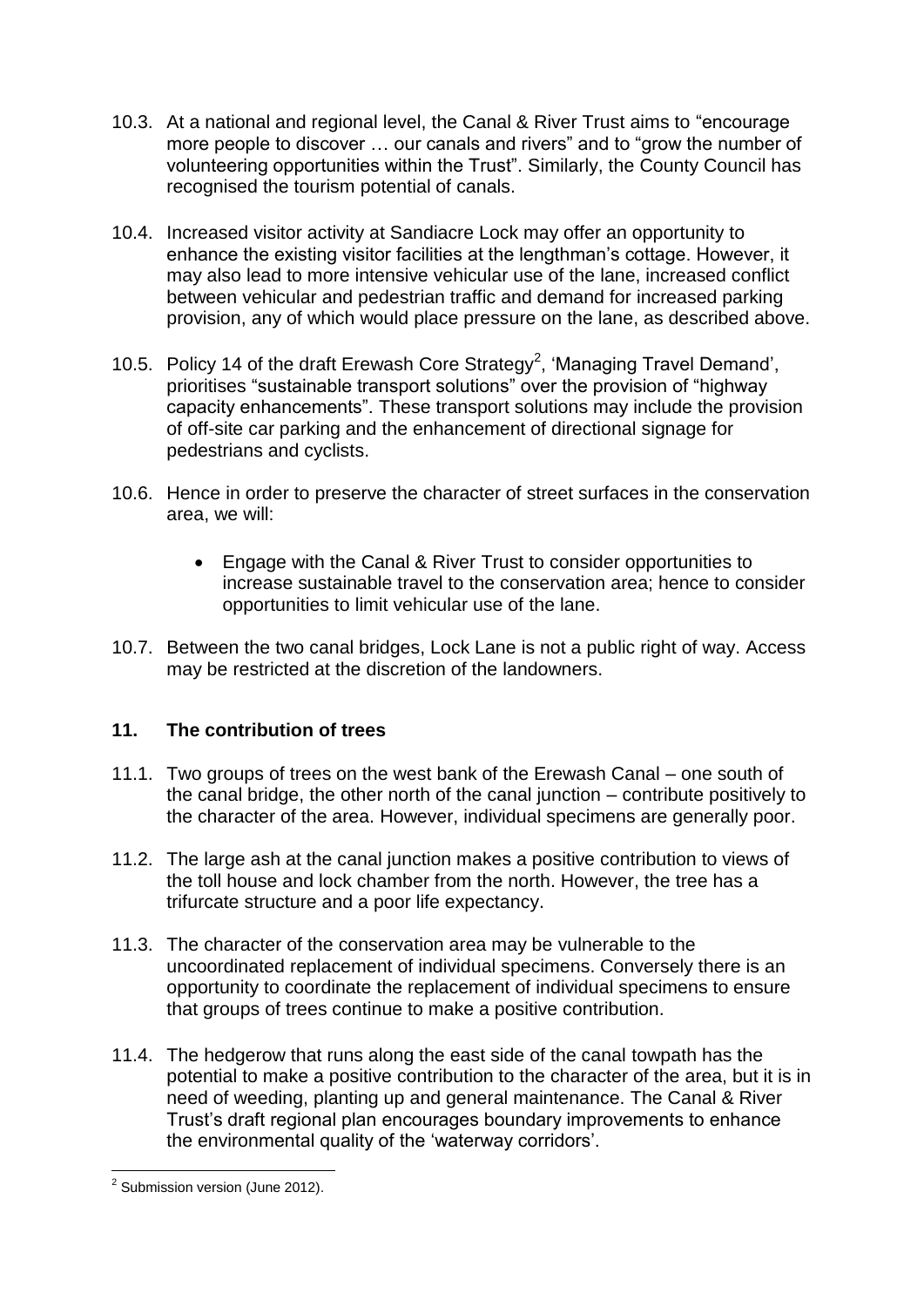- 11.5. In order to ensure that groups of trees continue to make a positive contribution to the character of the conservation area, we will:
	- Engage with relevant landowners to encourage a coordinated survey of the life expectancy of trees in the conservation area;
	- Engage with relevant landowners to encourage the coordinated replacement of individual trees, taking into account the findings of the life expectancy survey.
	- Engage with the relevant landowner to encourage the proper maintenance of the hedge that adjoins the canal towpath.

#### **12. Noise**

- 12.1. The conservation area is bounded on its north side by an embanked dual carriageway, the A52. Toward the north of the conservation area, noise from the A52 makes a negative contribution to the character of the area and its historic countryside setting.
- 12.2. Factors affecting traffic noise include vehicle speed, acceleration and braking, and the quality of the highway surface $3$ .
- 12.3. The character of the conservation area may be vulnerable to increased levels of traffic noise. Conversely there may be an opportunity to introduce measures that would limit the intrusion of noise from the dual carriageway. These measures may include the construction of a permanent solid parapet on the A52 bridge.
- 12.4. In order to manage the intrusion of noise from the dual carriageway, we will:
	- Engage with the Highways Agency to consider opportunities to limit the intrusion of noise from the dual carriageway.

#### **13. Unauthorised works**

13.1. Open land within the conservation area – and within its setting – has an agricultural character that makes a positive contribution to the character of the conservation area as a whole. Unauthorised works that detract from the open and agricultural character of this land may harm the character of the conservation area.

**<sup>.</sup>** <sup>3</sup> Highways Department (2001) Guidance notes on noise-reducing road surfacing; UK Noise Association (2009) Speed and road traffic noise.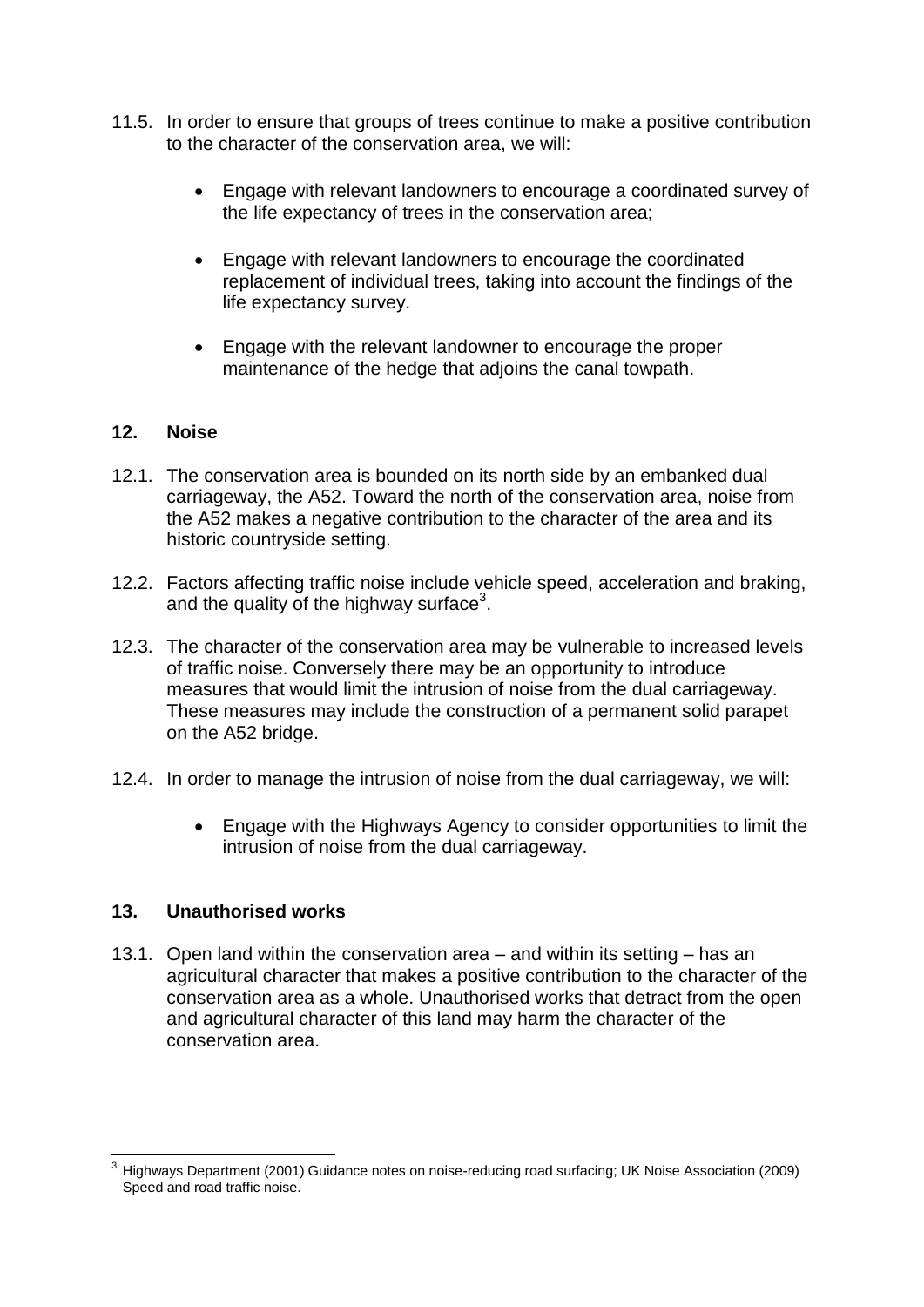- 13.2. A photographic survey of the conservation area was carried out in August 2012 by Erewash Borough Council and the Sandiacre Heritage Group. The survey was intended to provide a baseline for monitoring change in the character of the conservation area.
- 13.3. There is an opportunity to enhance the character of the conservation area by enforcing the removal of unauthorised works and reintroducing an agricultural character to the affected land.
- 13.4. In order to ensure the proper management of development in the conservation area, we will:
	- Continue to engage with the Sandiacre Heritage Group to monitor change in the character of the conservation area;
	- Where appropriate, take action to remedy unauthorised works.